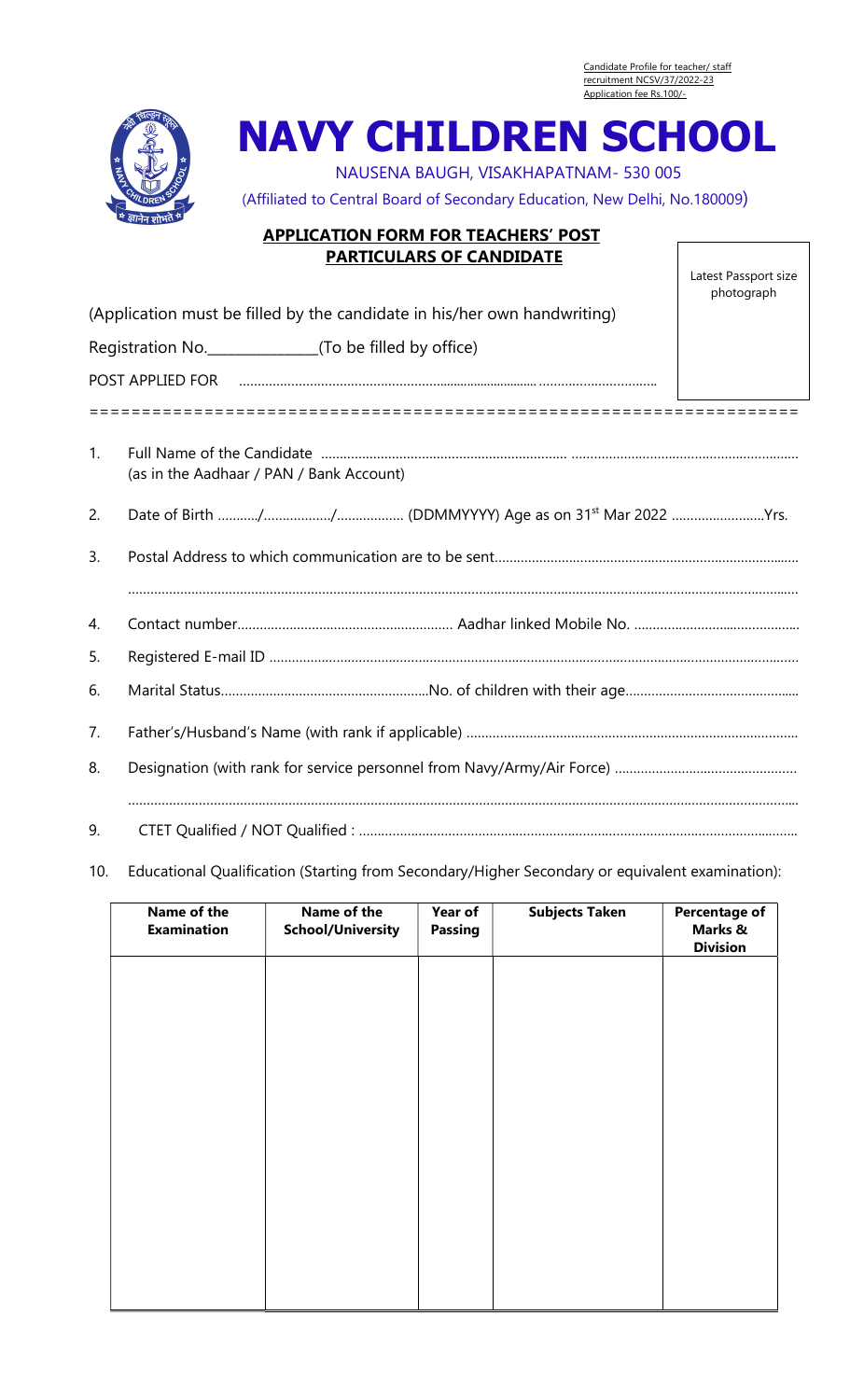11. Experience to be filled in the columns provided below: -

| Name of the Institution<br>served/ Serving with full | Period of<br><b>Service</b> | Total Salary<br><b>Drawn</b> | <b>Classes/Subjects</b><br><b>Taught</b> | Any other duty<br>performed | <b>Reasons</b><br>for |
|------------------------------------------------------|-----------------------------|------------------------------|------------------------------------------|-----------------------------|-----------------------|
| address                                              |                             |                              |                                          |                             | <b>Leaving</b>        |
|                                                      |                             |                              |                                          |                             |                       |
|                                                      |                             |                              |                                          |                             |                       |
|                                                      |                             |                              |                                          |                             |                       |
|                                                      |                             |                              |                                          |                             |                       |
|                                                      |                             |                              |                                          |                             |                       |
|                                                      |                             |                              |                                          |                             |                       |
|                                                      |                             |                              |                                          |                             |                       |
|                                                      |                             |                              |                                          |                             |                       |
|                                                      |                             |                              |                                          |                             |                       |

12. Co-curricular Activities (Tick only the activities in which you are proficient). Out-door, indoor, games, Literary Activities, Dramatics, Dance, Music, Swimming Organization of student clubs and any other:

## Co-Curricular Activities/Achievements:

| <b>Name of the Activity</b> | <b>Level of Participation</b> | <b>Achievement</b> | <b>Remarks</b> |
|-----------------------------|-------------------------------|--------------------|----------------|
| (a)                         |                               |                    |                |
| (b)                         |                               |                    |                |
| (c)                         |                               |                    |                |
| (d)                         |                               |                    |                |
| (e)                         |                               |                    |                |

--------------------------------------------------------------------------------------------------------------------

13. Why do you consider yourself suitable for this post?